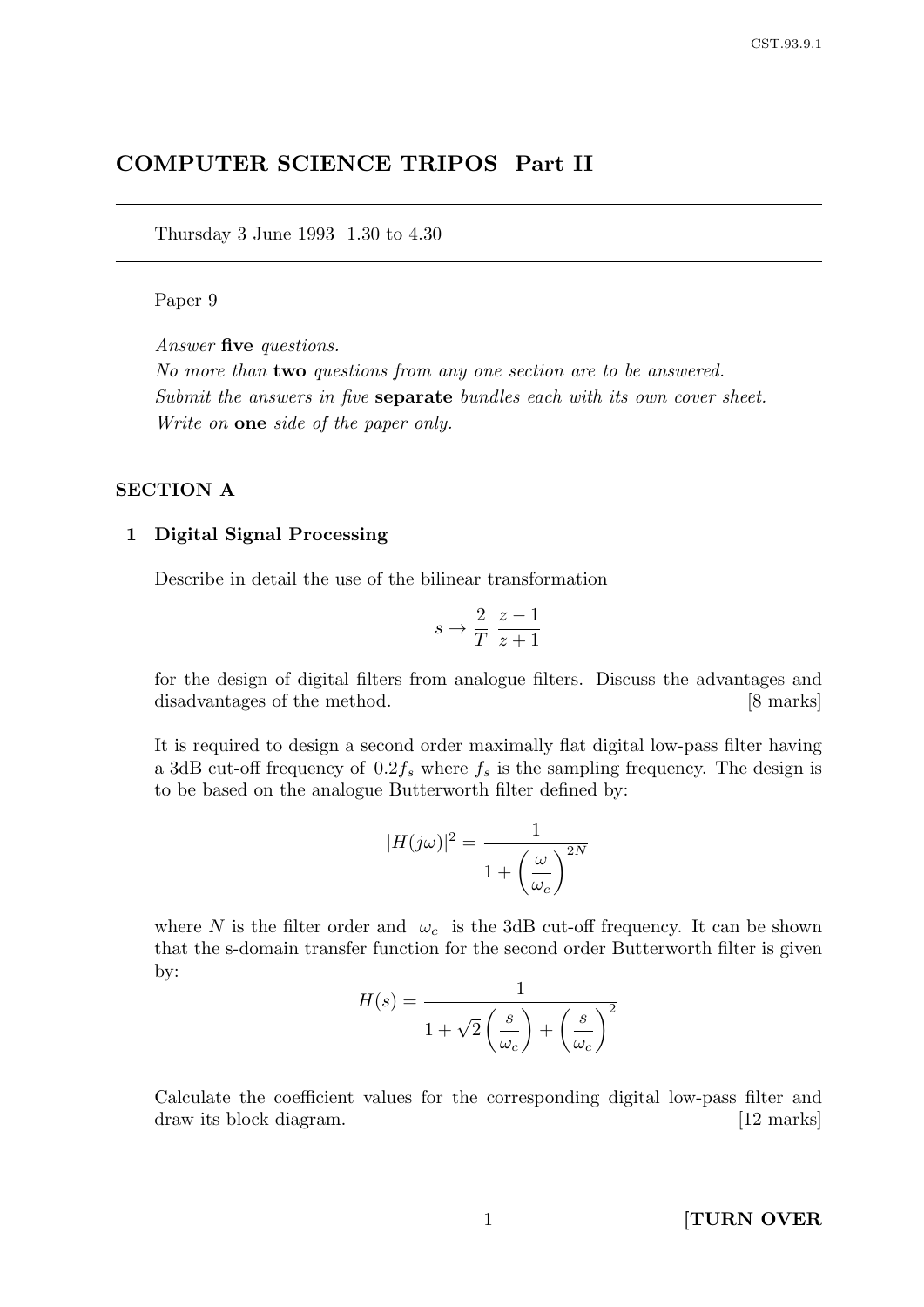### 2 Digital Communication II

Describe the Asynchronous Transfer Mode (ATM). [5 marks]

What are the benefits and drawbacks of the choice of ATM over normal packet switching? [5 marks]

An ATM switch can be built with a set of buffering input and output ports and an unbuffered interconnection network. Describe with examples the desirable attributes of such a network. [10 marks]

### 3 Computer System Modelling

Consider a transaction system with 20 workstations and 4 fileservers, each with 2 discs. The system is monitored and it is found that, for each transaction, on average:

40 ms of workstation CPU is consumed

6 ms of fileserver CPU is consumed

10 ms of fileserver disc is consumed.

The system is arranged so that asymmetry in disc access is limited to 3 : 2 from highest to lowest, as is fileserver-usage asymmetry. Workstation usage is balanced.

Perform a bottleneck analysis of the system for throughput and response time. State any assumptions made. [10 marks]

Give an estimate of the response time when the system is handling

- $(a) 10$
- $(b)$  100
- $(c)$  1000

transactions per second.

Note: a balanced system with  $K$  devices and  $N$  customers has a utilisation

$$
U=\frac{N}{N+K-1}
$$

[10 marks]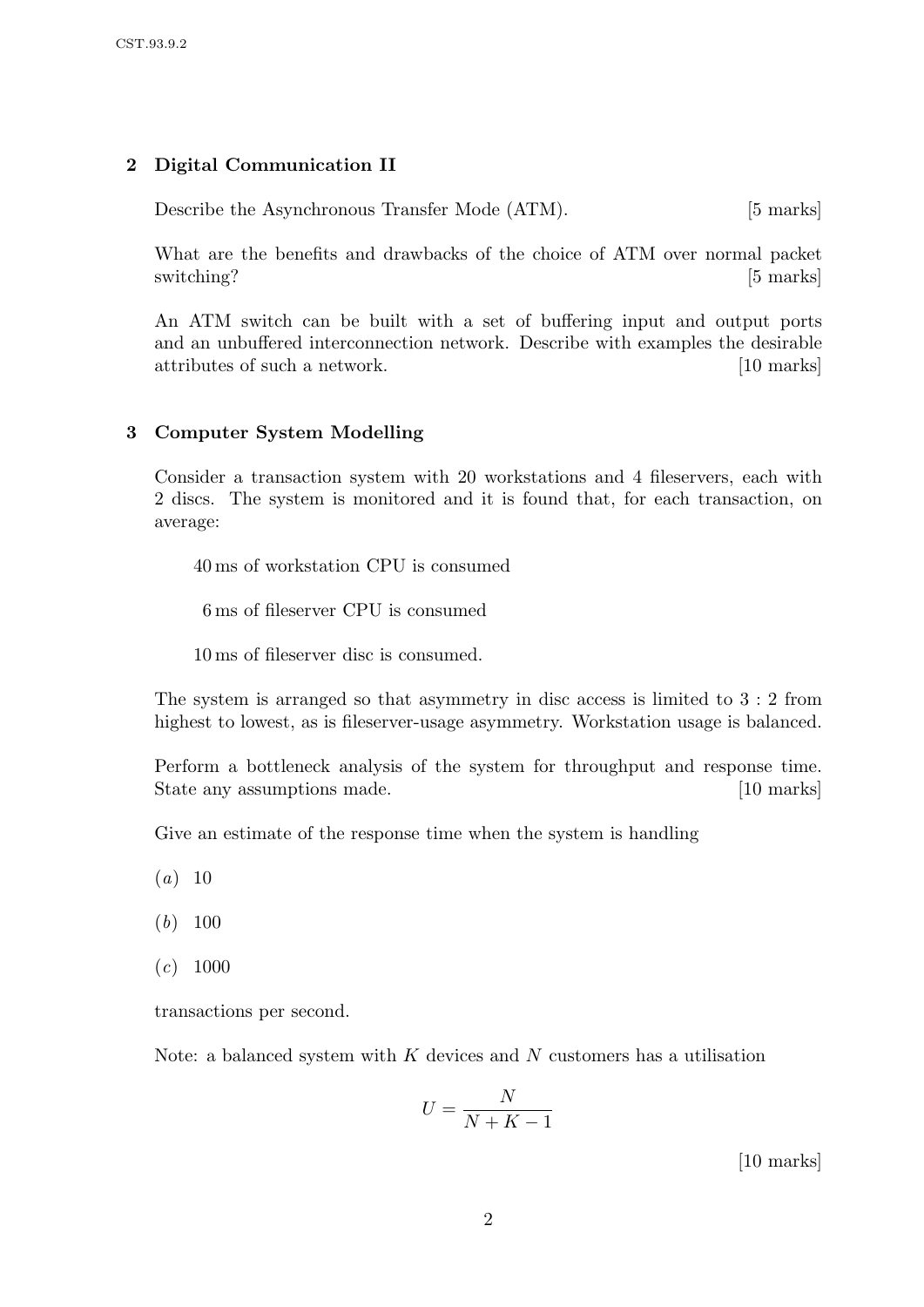# 4 Graphics II

Compare object-space and image-space visibility tests in synthesising an image for display. [12 marks]

Describe one visibility test in detail. [8 marks]

## SECTION B

## 5 Designing Interactive Applications

Explain the term *user's conceptual model*. How is the user's conceptual model formed? [4 marks]

Describe Fitts' law and Hick's law and explain how each might influence the design of an information display. [4 marks]

The receptionist at a small research laboratory is required to field incoming messages and make sure that they reach the recipient in a timely manner. Some messages arrive by word of mouth, others by phone, courier, e-mail or FAX. There are about 100 recipients, most of whom are researchers. They spend a large proportion of their time in meetings of one sort or another, some of which are held in offices, the remainder in conference rooms. The receptionist endeavours to avoid interrupting important meetings unnecessarily.

It is proposed to build a system based upon Active Badge technology to improve message handling activities in the laboratory. Each member of staff wears an active badge. An existing Location Server provides client applications with up-to-date information about the location and movements of each active badge.

Imagine you have to develop a requirements specification that might reasonably arise from your own investigations. Write down three or four key requirements.

[2 marks]

On one side of paper, draw up the screen layout for your proposed application and annotate it with the rationale for each key design decision. [10 marks]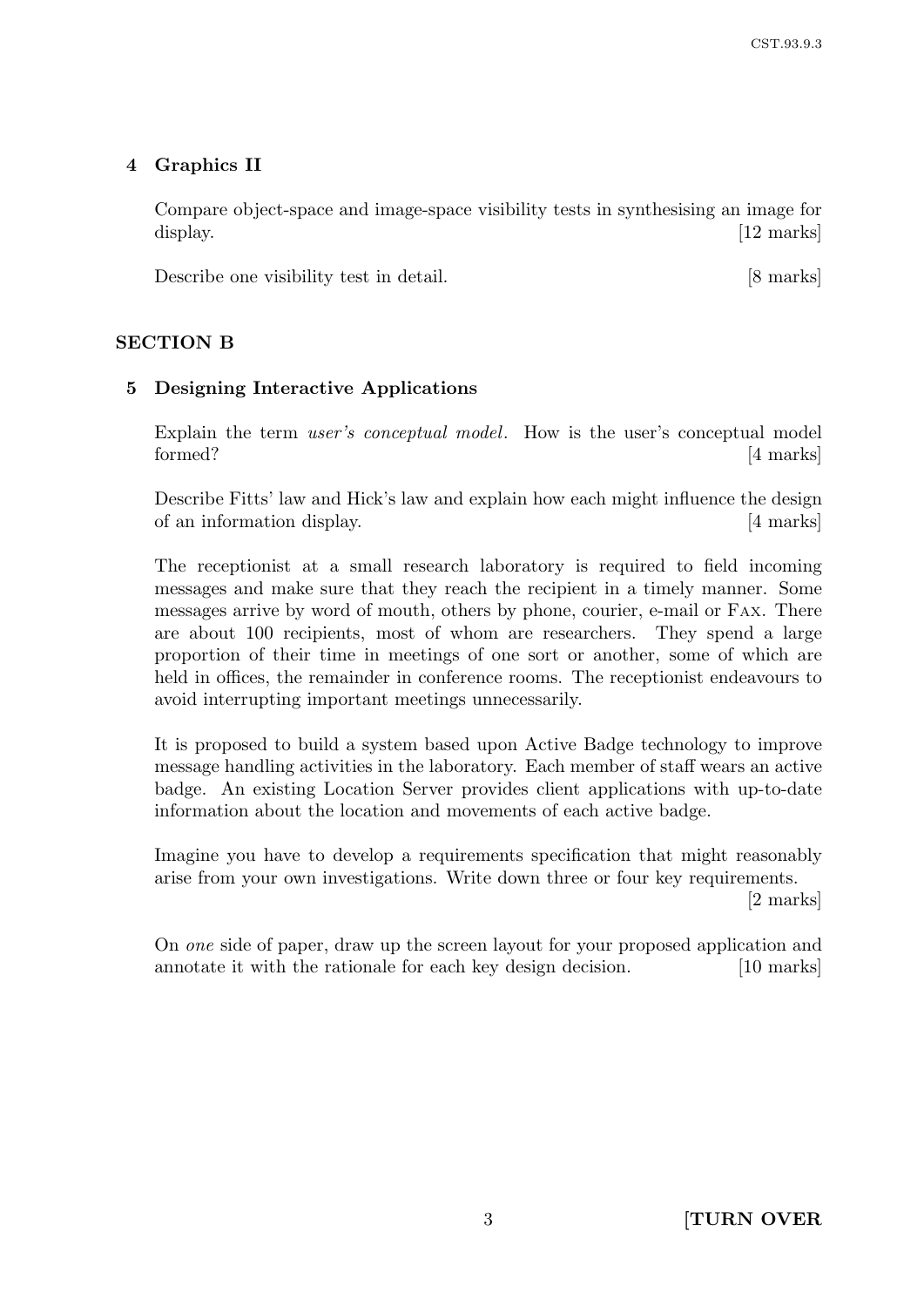### 6 Optimising Compilers

Consider a flowgraph, containing 3-address instructions, which represents a sourcelevel routine. Let  $e$  be an expression ( $e$  may be considered to be a right-hand side 3-address instruction, i.e. either x or x op y where x and y are variables).

We say that e is very busy at a node n if all paths from n compute the expression  $e$ at least once and each such computation yields the same value as evaluating  $e$  at n would (i.e. no modification of its variables occurs between  $n$  and the first occurrence of e on any path from  $n$ ).

Let  $VB(n)$  be the set of very busy expressions at n.

- (a) Give data flow equations for  $VB(n)$ . [4 marks]
- (b) Give the relationship, if any, to the set  $Avail(n)$  of expressions available at n including the direction (forwards/backwards) of the analyses. Indicate whether either inclusion  $VB(n) \subseteq Available(n)$  or  $Avail(n) \subseteq VB(n)$  holds. [4 marks]
- (c) Sketch an algorithm to compute  $VB(n)$ , briefly commenting on any initialisation. [4 marks]

Suppose now that we compile a program in a call-by-need functional language into 3-address code using closures (i.e.  $\lambda(.) . e')$  to represent laziness. Given a functional definition  $f(x, y, z) = e$  we have notions of f being strict in, or needing, its second parameter y.

Point out similarities and differences between these notions and that of  $y$  (or  $y()$ ) being very busy at some, to be determined, point in the 3-address code form of e. [8 marks]

Hint: you may find it helpful to consider separately

- $(a)$  a case where e uses only the conditional function and strict primitive functions such as  $+$
- (b) a case such as  $f(x, y) = g(x, y + 1)$

### 7 Artificial Intelligence II

Discuss any two methods for computing information about the three-dimensional layout of surfaces in a scene, given one or more images of the scene. Illustrate your answer with appropriate mathematical relationships and fragments of computer programs. [20 marks]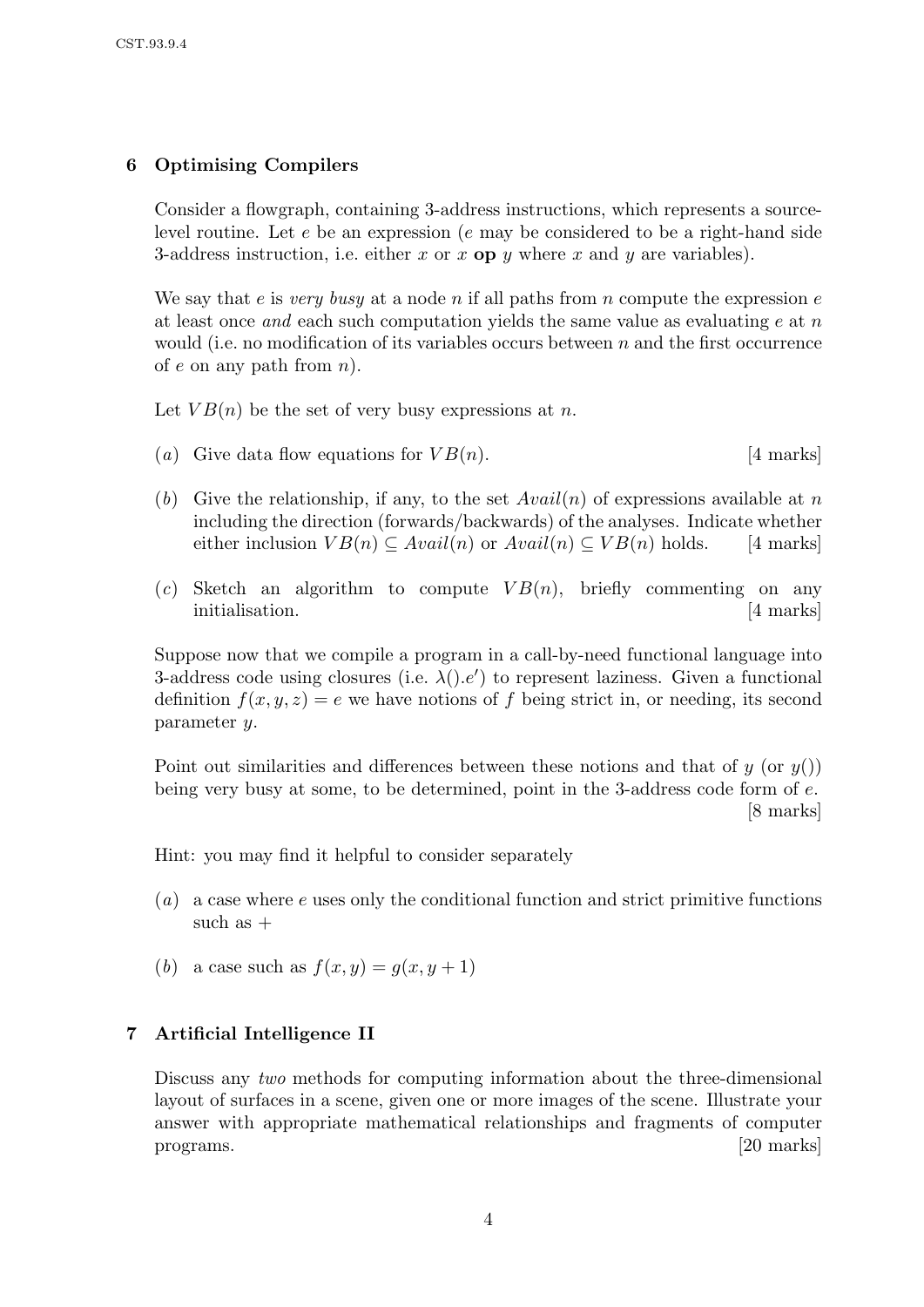### 8 Database Topics

Describe the differences between navigational and algebraic data manipulation. [6 marks]

What problems would arise when incorporating an algebraic style of data manipulation into a persistent programming language such as PS-ALGOL? How might they be solved? [14 marks]

### SECTION C

### 9 Natural Language Processing

Write on *four* of the following topics, describing the problems they raise and their significance for natural language processing. [5 marks each]

- (a) Worst-case (exponential) syntactic ambiguity
- (b) Semantic interpretation of embedded propositions (such as John thinks the prime minister is a grey man)
- (c) Focus and anaphoric reference
- (d) Unification as a technique for expressing syntactic rules
- (e) Defeasible reasoning for interpreting utterances
- $(f)$  Natural prosody for speech synthesis from text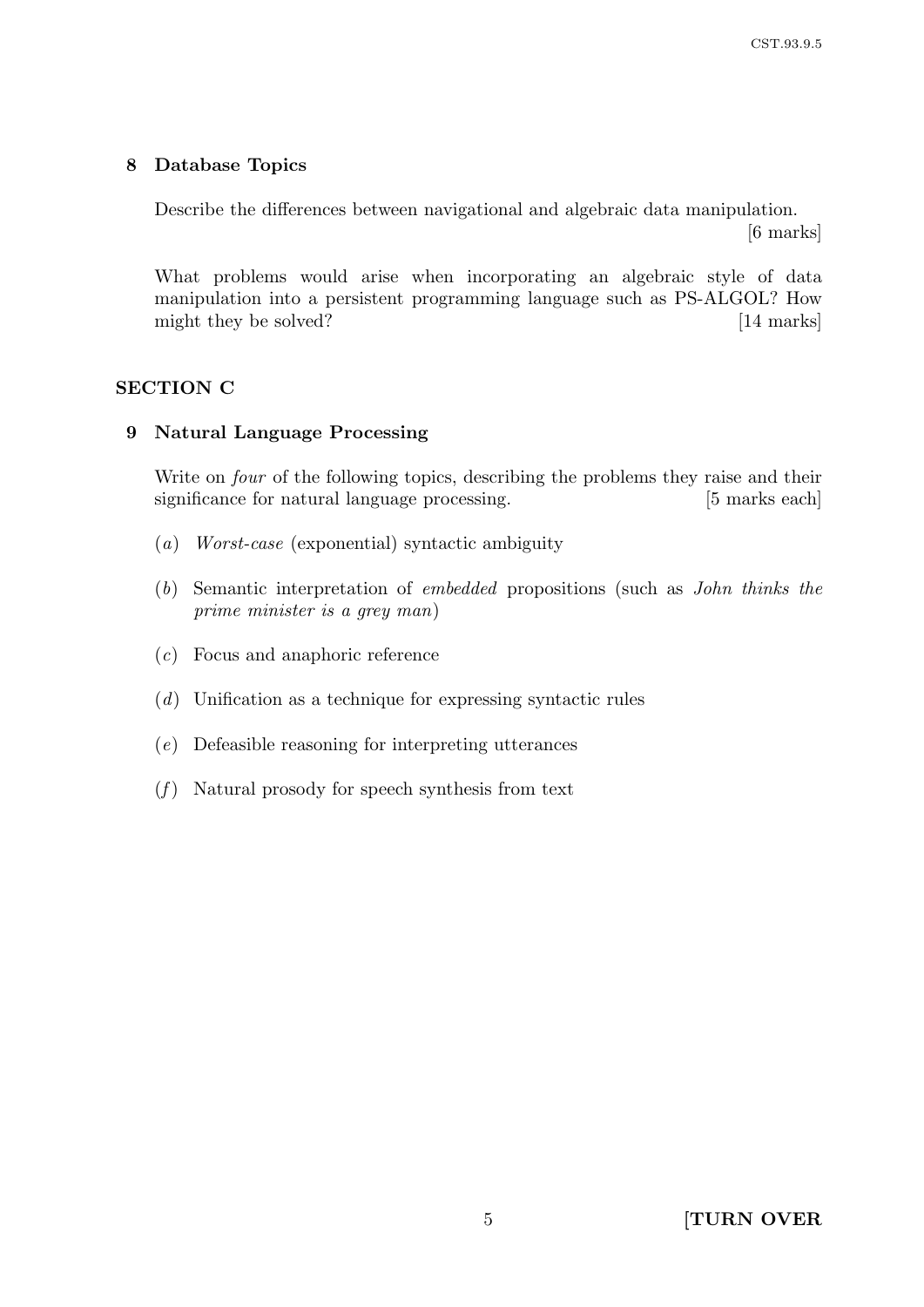### 10 Semantics

Explain what is a well-founded binary relation, and state the principle of wellfounded induction. [3 marks]

Show that the binary relation  $\leq$  on the integers which is given by

 $m \leq n$  if and only if  $n < m \leq 100$ 

is well-founded. [2 marks]

Consider the ML declarations

fun  $f(x) =$  if  $x > 100$  then  $(x - 10)$  else  $f(f(x + 11));$ fun  $g(x) =$  if  $x > 100$  then  $(x - 10)$  else 91;

Prove, by induction on the well-founded relation  $\triangleleft$ , that f and g determine equal integer-valued functions.

Hint: for the induction step you may find it helpful to consider separately the cases  $x > 100, x = 100, 90 \le x < 100 \text{ and } x < 90.$  [15 marks]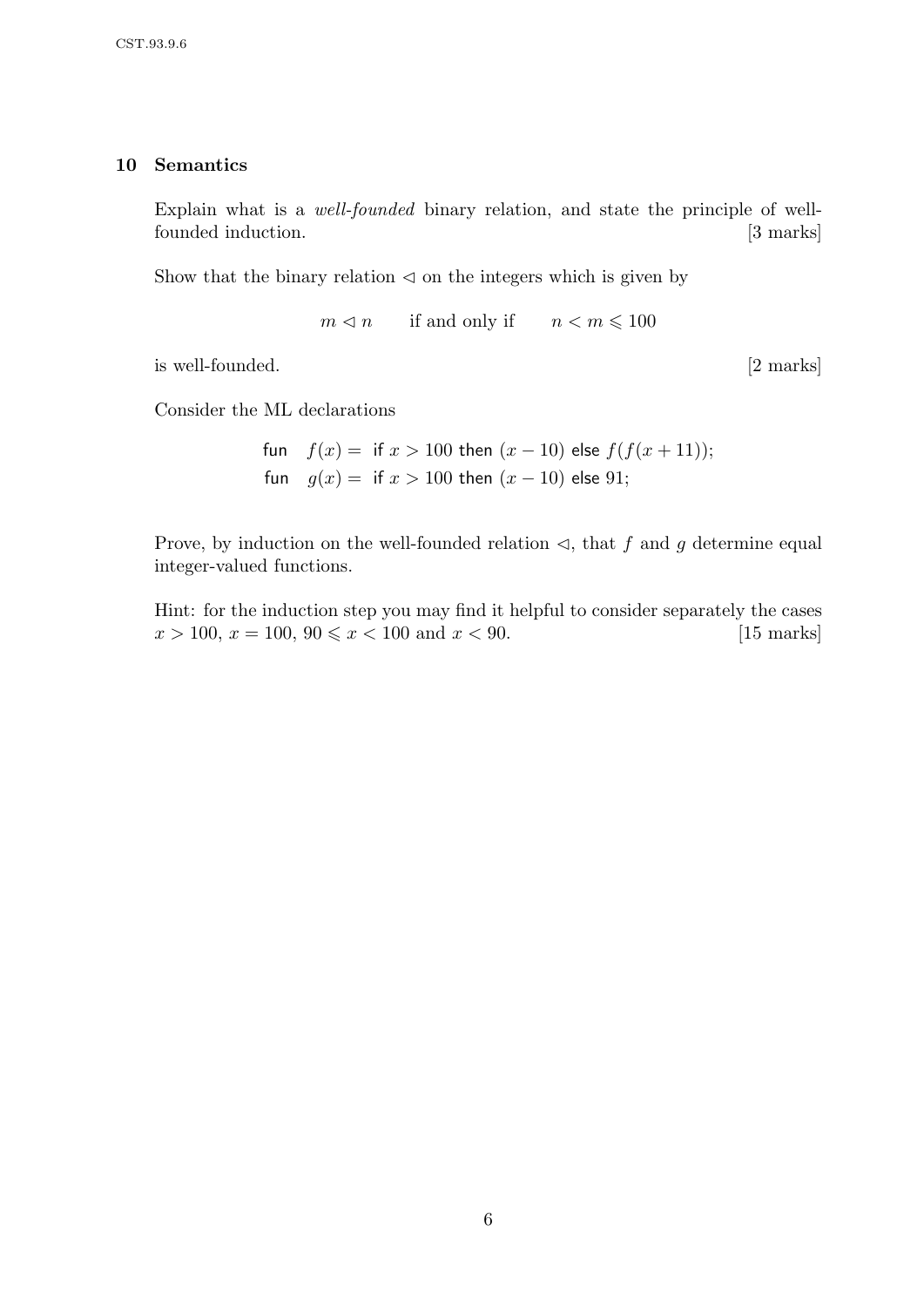#### 11 Types

Describe the relation of  $\beta$ -reduction between expressions in the second order lambda calculus  $\lambda$ 2. Explain the *Church–Rosser* and *strong normalisation* properties of this relation. How do they lead to a procedure for deciding whether two closed, typable  $\lambda$ 2 expressions are β-convertible? [8 marks]

If  $\alpha$  is a type variable and  $\sigma$  is a  $\lambda$ 2 type, the 'existential type'  $\exists \alpha.\sigma$  is defined to be  $\forall \beta.((\forall \alpha.\sigma \rightarrow \beta) \rightarrow \beta)$ , where  $\beta$  is a new type variable not occurring in  $\sigma$ . Show that there is a closed  $\lambda$ 2 expression, *Pair*, of type  $\forall \alpha.(\sigma \rightarrow \exists \alpha.\sigma)$ . [5 marks]

Given valid  $\lambda$ 2 type assertions

$$
\Gamma \vdash E : \exists \alpha . \sigma
$$

$$
\Gamma, x : \sigma \vdash N : \sigma'
$$

where  $\alpha$  and  $\beta$  do not occur free in  $\Gamma$  or  $\sigma'$ , show how to construct a  $\lambda$ 2 expression  $Case (E, \alpha, x, N)$  such that

- (a)  $\Gamma \vdash Case(E, \alpha, x, N) : \sigma'$ , and
- (b) if  $\Gamma \vdash M : (\alpha \mapsto \tau)\sigma$  where  $\tau$  is a type not containing free occurrences of  $\beta$ , then

 $Case(Pair_{\tau}M, \alpha, x, N)$  β-reduces to  $(x \mapsto M)(\alpha \mapsto \tau)N$ .

(Here  $(\alpha \mapsto \tau)$ ) denotes the operation of substituting  $\tau$  for the type variable  $\alpha$ and  $(x \mapsto M)$  denotes the operation of substituting the expression M for the identifier  $x$ .)

[7 marks]